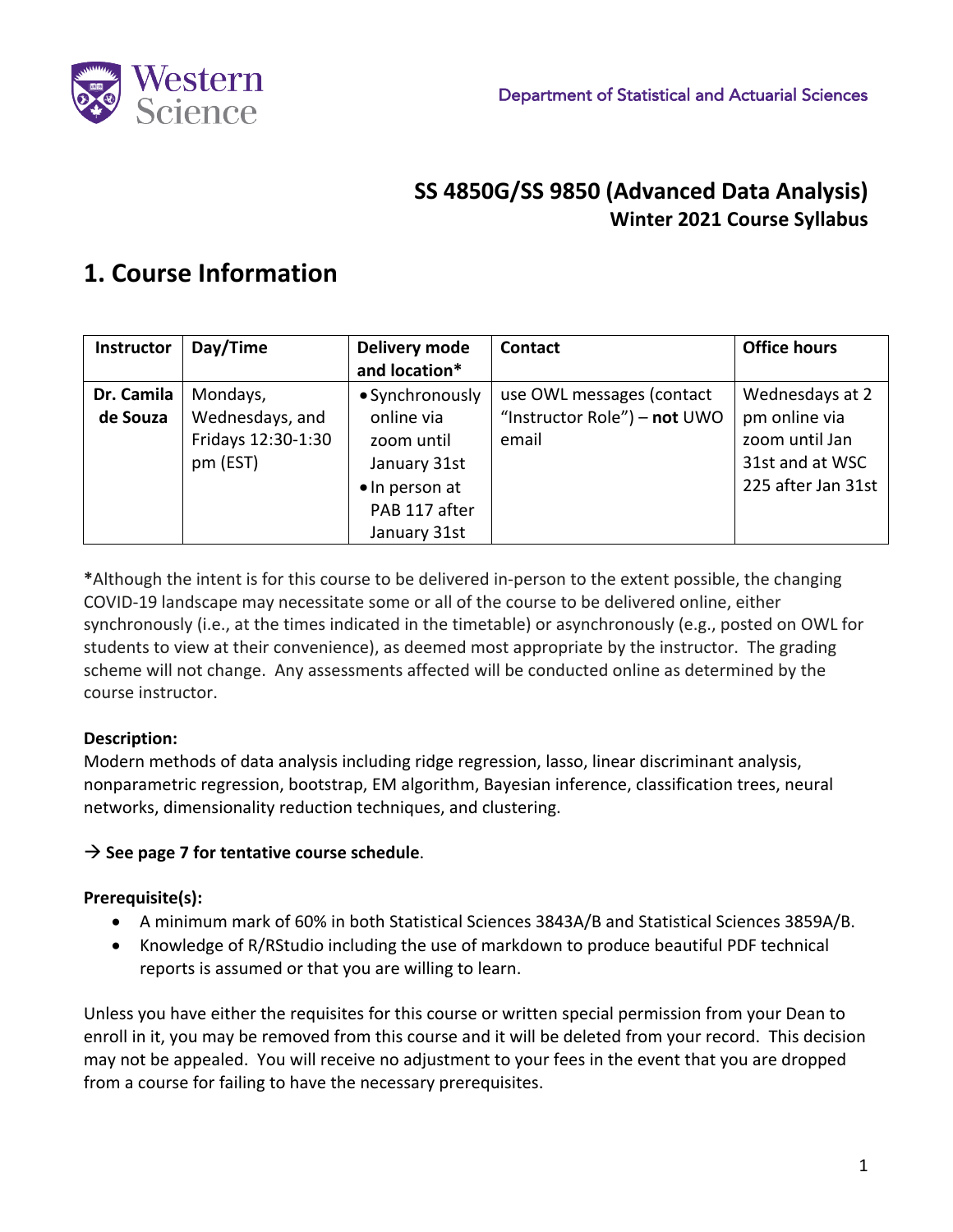# **2. Communication**

To communicate with the instructor **always use the OWL messagestool (to "Instructor Role")**. Messages sent to instructor's UWO email will **NOT** be replied.

You can expect a response to a message to the instructor within **approximately 48 hours** during the work week (during busy times, it may take a little longer). *Note that messages will not be answered within the 24-hour period before exams or project deadlines*, nor can I guarantee responses over weekends/holidays.

**Students should check OWL (http://owl.uwo.ca) on a regular basis** for news and updates. This is the primary method by which information will be disseminated to all students in the class. Students are responsible for checking OWL on a regular basis.

If students need assistance with the course OWL site, they can seek support on the OWL Help page. Alternatively, they can contact the Western Technology Services Helpdesk. They can be contacted by phone at 519-661-3800 or ext. 83800.

### **3. Course Materials**

- A laptop or computer
- A working microphone and webcam
- A reliable internet connection

Chapters and sections from the following books (all available online at UWO library):

- The Elements of Statistical learning also available at author's webpage: https://web.stanford.edu/~hastie/ElemStatLearn//
- An Introduction to Statistical Learning with Applications in R also available at author's webpage: https://trevorhastie.github.io/ISLR/
- Kuhn, Max, and Kjell Johnson. *Applied predictive modeling*. New York: Springer, 2013
- Hoff, Peter D. *A first course in Bayesian statistical methods*. New York: Springer, 2009

**R statistical software:** This course is heavily based on R and, therefore, all assignments and reports will require **coding in R and Rmarkdown**. Please make sure you have the latest R version installed in our computer (https://cran.r-project.org/) as well as R studio (https://www.rstudio.com/products/ rstudio/download/).

## **4. Methods of Evaluation**

| Component    | Weight | <b>Deadlines/Due dates</b> |
|--------------|--------|----------------------------|
| Assignment 1 | 5%     | Friday February 4          |
| Assignment 2 | 7.5%   | Friday March 11            |
| Assignment 3 | 7.5%   | Friday April 8             |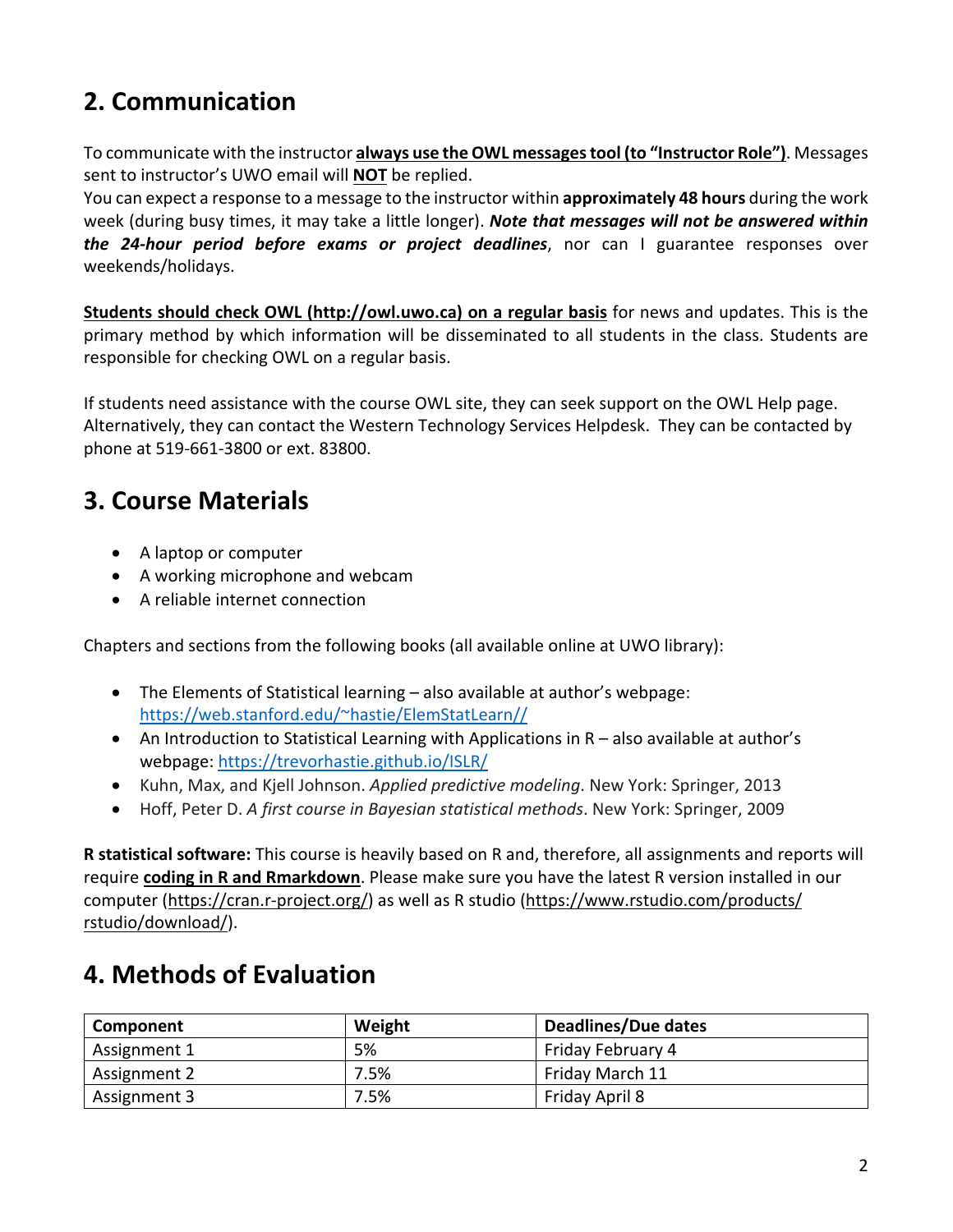| Midterm: individual report on a  | 35%                     | Friday March 4                            |
|----------------------------------|-------------------------|-------------------------------------------|
| research paper involving         |                         |                                           |
| advanced data analysis           |                         |                                           |
| Final Exam: data analysis        | 45%                     | • First project part (dataset description |
| project report (individual or in | (10% for first part and | and methodology plan) is due Friday       |
| pairs)                           | 35% for complete final  | Mar 25                                    |
|                                  | report)                 | Complete final project report is due      |
|                                  |                         | Wednesday April 20                        |

#### **i) Assignments**

Assignments will be available on the course OWL site. However, you will not submit your solutions to OWL. Instead, **assignments must be submitted through Gradescope** (https://www.gradescope.com/) an on-line collaborative grading system. It is your responsibility to make sure that your assignment is successfully uploaded and legible. Submissions that cannot be read by the grader will receive a grade of zero.

**Assignment submissions are due 11:55pm (Eastern Time) on the due date**. No credit will be given for submissions beyond this time unless a valid academic accommodation is obtained (see Section 6 for details on accommodation). **Students obtaining such appropriate accommodation will have to submit their assignment within 24 hours of the end of the accommodation period**. Failure to submit a missed assignment within 24 hours of a valid academic accommodation period will result in a grade of 0%.

#### **ii) Midterm**

The midterm consists of a written summary report on a research paper that used advanced data analysis methods. Each student will work on a different paper. More details will be given in the first week of classes. The report is **due 11:55pm (Eastern Time) on the due date** and **submissions must be conducted via Gradescope**. No credit will be given for submissions beyond this time unless a valid academic accommodation is obtained (see Section 6 for details on accommodation). Those students obtaining appropriate accommodation must contact the instructor immediately to set a new deadline.

#### **iii) Final exam**

The final exam consists of a project report which can be conducted individually or in pairs (two students). The project involves a comprehensive advanced statistical analysis of a dataset. Each student (or pair of students) will work on different dataset. More details will be given in the first week of classes. Submissions of the first part and complete report are **due 11:55pm (Eastern Time) on the due dates and must be conducted via Gradescope**. No credit will be given for submissions beyond due dates unless a valid academic accommodation is obtained (see Section 6 for details on accommodation). Those students obtaining appropriate accommodation must contact the instructor immediately to set a new deadline.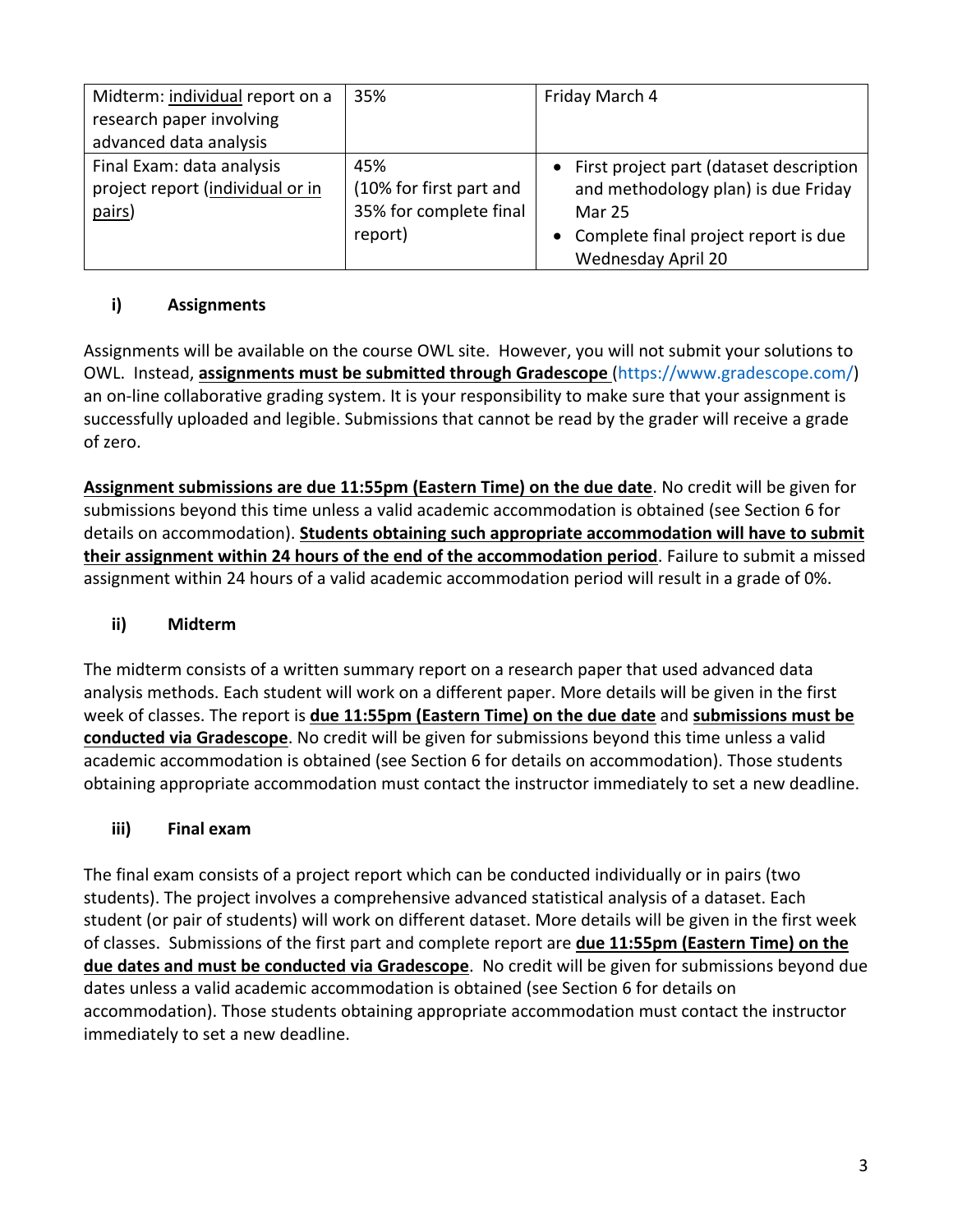#### **iv) Rounding of marks**

Across the Sciences Undergraduate Education programs, we strive to maintain high standards that reflect the effort that both students and faculty put into the teaching and learning experience during this course. All students will be treated equally and evaluated based only on their actual achievement. *Final grades* on this course, irrespective of the number of decimal places used in marking individual assignments and tests, will be calculated to one decimal place and rounded to the nearest integer, e.g., 74.4 becomes 74, and 74.5 becomes 75. Marks WILL NOT be bumped to the next grade or GPA, e.g. a 79 will NOT be bumped up to an 80, an 84 WILL NOT be bumped up to an 85, etc. The mark attained is the mark you achieved, and the mark assigned; requests for mark "bumping" will be denied.

### **5. Student Absences**

#### **Academic Consideration for Student Absences**

Students who experience an extenuating circumstance (illness, injury or other extenuating circumstance) sufficiently significant to temporarily render them unable to meet academic requirements may submit a request for academic consideration through the following routes:

- (i) Submitting a Self-Reported Absence (SRA) form provided that the conditions for submission are met (applicable only to undergraduate students). To be eligible for a Self-Reported Absence:
	- an absence must be no more than 48 hours
	- the assessments must be worth no more than 30% of the student's final grade
	- no more than two SRAs may be submitted during the Fall/Winter term
- (ii) For medical absences, submitting a Student Medical Certificate (SMC) signed by a licensed medical or mental health practitioner to the Academic Counselling office of their Faculty of Registration.
- (iii) Submitting appropriate documentation for non-medical absences to the Academic Counselling office in their Faculty of Registration.

Students should also note that individual instructors are not permitted to receive documentation directly from a student, whether in support of an application for consideration on medical grounds, or for other reasons. **All documentation required for absences that are not covered by the Self-Reported Absence Policy must be submitted to the Academic Counselling office of a student's Home Faculty.**

For the policy on Academic Consideration for Student Absences – Undergraduate Students in First Entry Programs, see:

https://www.uwo.ca/univsec/pdf/academic\_policies/appeals/accommodation\_illness.pdf

and for the Student Medical Certificate (SMC), see:

http://www.uwo.ca/univsec/pdf/academic\_policies/appeals/medicalform.pdf.

#### **Religious Accommodation**

When a course requirement conflicts with a religious holiday that requires an absence from the University or prohibits certain activities, students should request accommodation for their absence in writing at least two weeks prior to the holiday to the course instructor and/or the Academic Counselling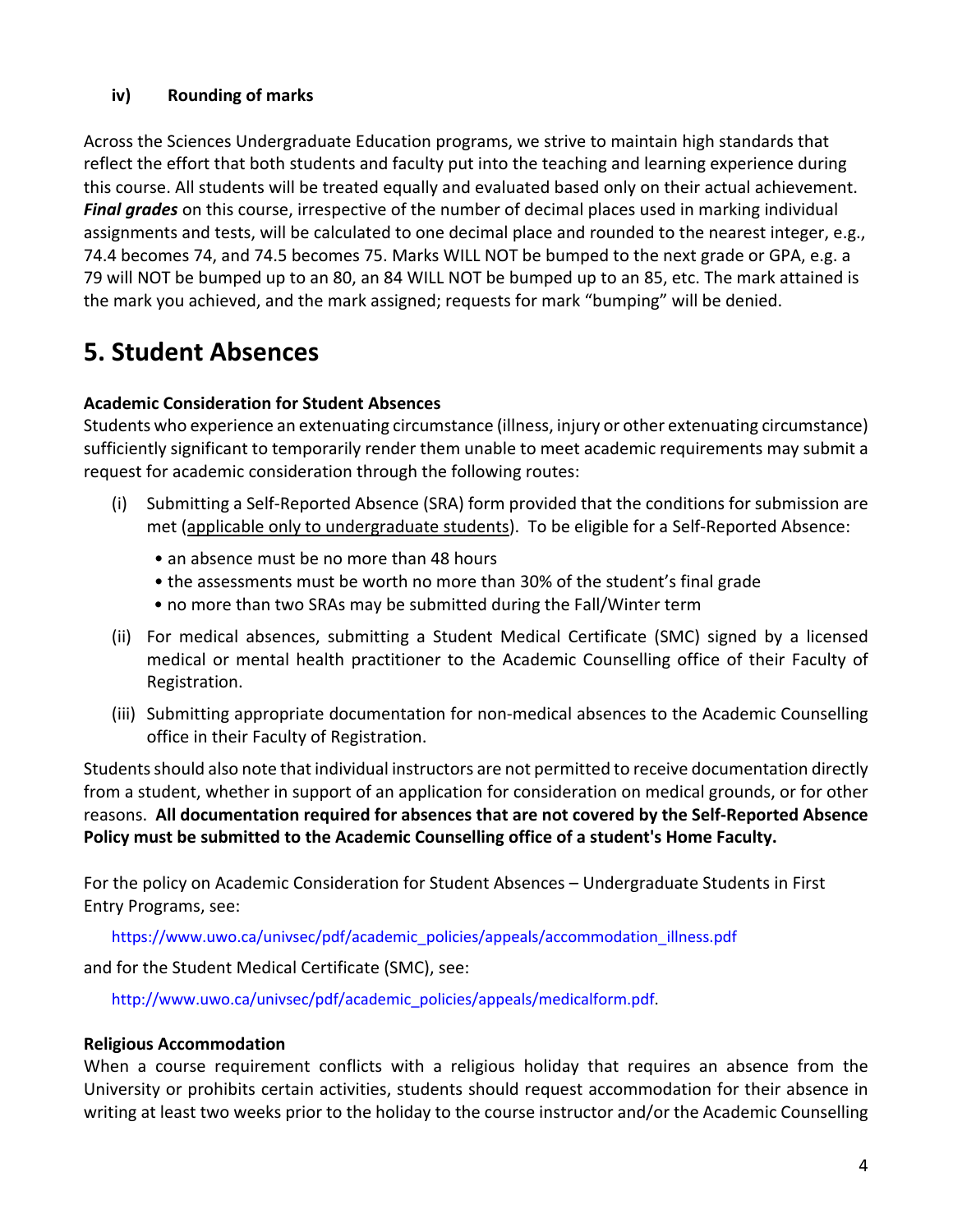office of their Faculty of Registration. Please consult University's list of recognized religious holidays (updated annually) at

https://multiculturalcalendar.com/ecal/index.php?s=c-univwo.

### **6. Accommodation and Accessibility**

#### **Accommodation Policies**

Students with disabilities work with Accessible Education (formerly SSD), which provides recommendations for accommodation based on medical documentation or psychological and cognitive testing. The policy on Academic Accommodation for Students with Disabilities can be found at:

https://www.uwo.ca/univsec/pdf/academic\_policies/appeals/Academic Accommodation\_disabilities.pdf,

### **7. Academic Policies**

The website for Registrarial Services is http://www.registrar.uwo.ca.

In accordance with policy,

https://www.uwo.ca/univsec/pdf/policies\_procedures/section1/mapp113.pdf,

the centrally administered e-mail account provided to students will be considered the individual's official university e-mail address. It is the responsibility of the account holder to ensure that e-mail received from the University at his/her official university address is attended to in a timely manner.

**Scholastic offences** are taken seriously, and students are directed to read the appropriate policy, specifically, the definition of what constitutes a Scholastic Offence, at the following Web site:

http://www.uwo.ca/univsec/pdf/academic\_policies/appeals/scholastic\_discipline\_undergrad.pdf.

All required papers may be subject to submission for textual similarity review to the commercial plagiarism detection software under license to the University for the detection of plagiarism. All papers submitted for such checking will be included as source documents in the reference database for the purpose of detecting plagiarism of papers subsequently submitted to the system. Use of the service is subject to the licensing agreement, currently between The University of Western Ontario and Turnitin.com (http://www.turnitin.com).

In addition, online services such as Chegg are actively monitored. Any questions that are coming out from assignments and are posted to an online service will be searched. Such an activity will be considered as a scholastic offence and will result in academic penalty.

Participants in this course are **not permitted to record the sessions**, except where recording is an approved accommodation, or the participant has the prior written permission of the instructor.

Please be aware that all course materials created by the instructor(s) are copyrighted and **cannot be sold/shared**. Those include materials used in tests/quizzes, midterms, and finals. Any posting/sharing of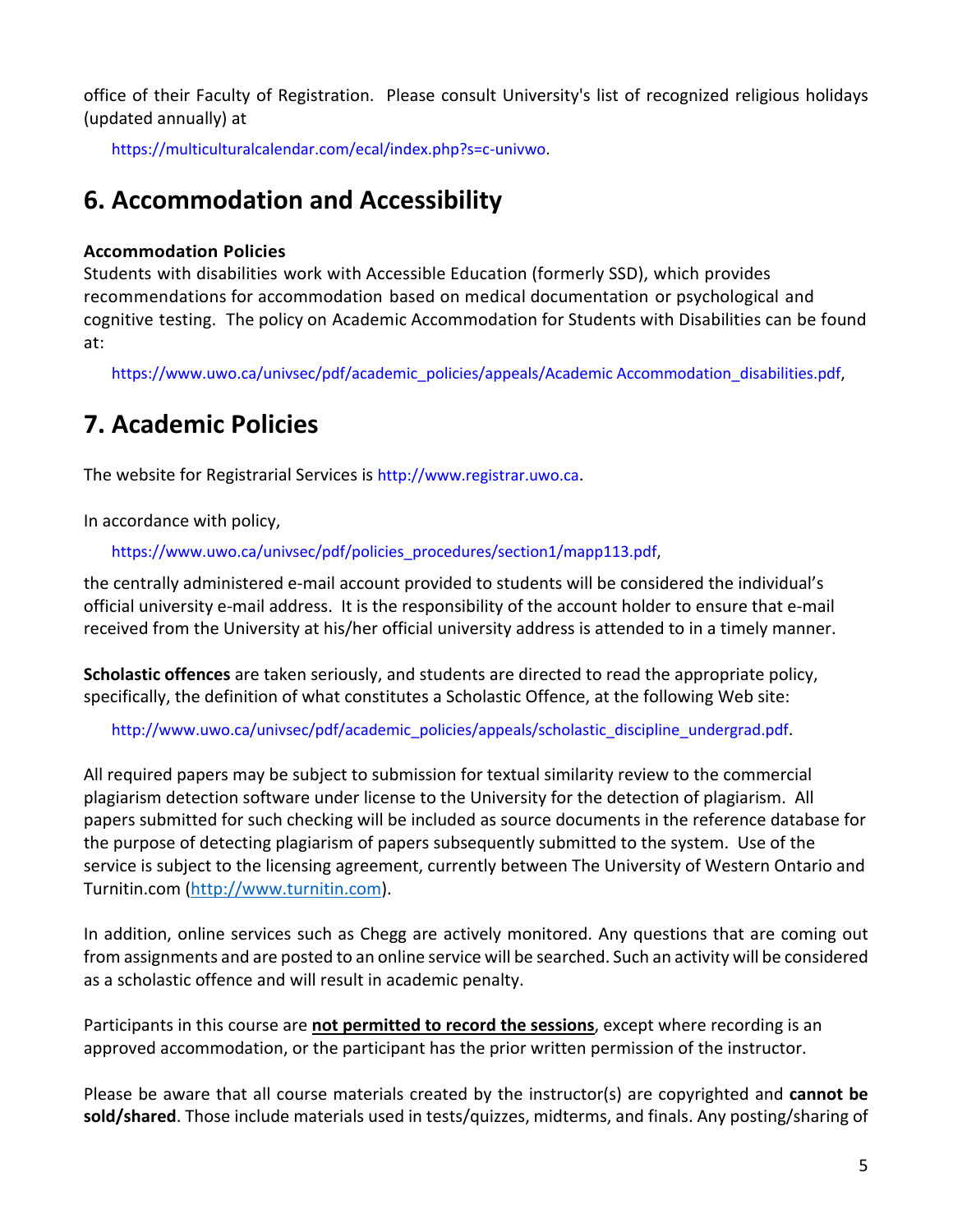such materials in part or whole without owner's consent is considered as violation of the Copyright Act and will be considered as a scholastic offence.

## **8. Support Services**

Please visit the Science & Basic Medical Sciences Academic Counselling webpage for information on adding/dropping courses, academic considerations for absences, appeals, exam conflicts, and many other academic related matters: https://www.uwo.ca/sci/counselling/.

Please contact the course instructor if you require lecture or printed material in an alternate format or if any other arrangements can make this course more accessible to you. You may also wish to contact Accessible Education at (519) 661-2147 if you have any questions regarding accommodations.

Learning-skills counsellors at the Student Development Centre (http://www.sdc.uwo.ca) are ready to help you improve your learning skills. They offer presentations on strategies for improving time management, multiple-choice exam preparation/writing, textbook reading, and more. Individual support is offered throughout the Fall/Winter terms in the drop-in Learning Help Centre, and yearround through individual counselling.

Students who are in emotional/mental distress should refer to Mental Health@Western (http://www.health.uwo.ca/mentalhealth) for a complete list of options about how to obtain help.

Additional student-run support services are offered by the USC, http://westernusc.ca/services.

### **9. Tentative course schedule**

| <b>Week</b>    |              | <b>Topics</b>                                                                                     | <b>Reminders</b>                      |
|----------------|--------------|---------------------------------------------------------------------------------------------------|---------------------------------------|
| $\mathbf{1}$   | Jan 10-14    | - Statistical learning                                                                            |                                       |
|                |              | - Supervised vs unsupervised learning                                                             |                                       |
| $\overline{2}$ | Jan 17-21    | <b>Supervised Learning</b>                                                                        |                                       |
|                |              | - Ridge regression and LASSO                                                                      |                                       |
| 3              | Jan 24-28    | - Classification: Discriminant Analysis,                                                          |                                       |
|                |              | Logistic regression, Naïve Bayes, kNN                                                             |                                       |
|                |              | - ROC                                                                                             |                                       |
| 4              | Jan 31-Feb 4 | - Mitigating class imbalance                                                                      | Assignment 1 is due Friday Feb 4      |
| 5              | Feb 7-11     | - Nonparametric regression                                                                        |                                       |
| 6              | Feb 14-18    | - Model assessment                                                                                |                                       |
| $\overline{7}$ | Feb 21-25    | <b>Reading week</b>                                                                               |                                       |
| 8              | Feb 28-Mar 4 | - Overview of tree-based methods and<br>neural networks                                           | Midterm report is due Friday<br>Mar 4 |
| 9              | Mar 7-11     | <b>Inference</b><br>- Bootstrap versus maximum likelihood<br>- Expectation-Maximization algorithm | Assignment 2 is due Friday Mar<br>11  |